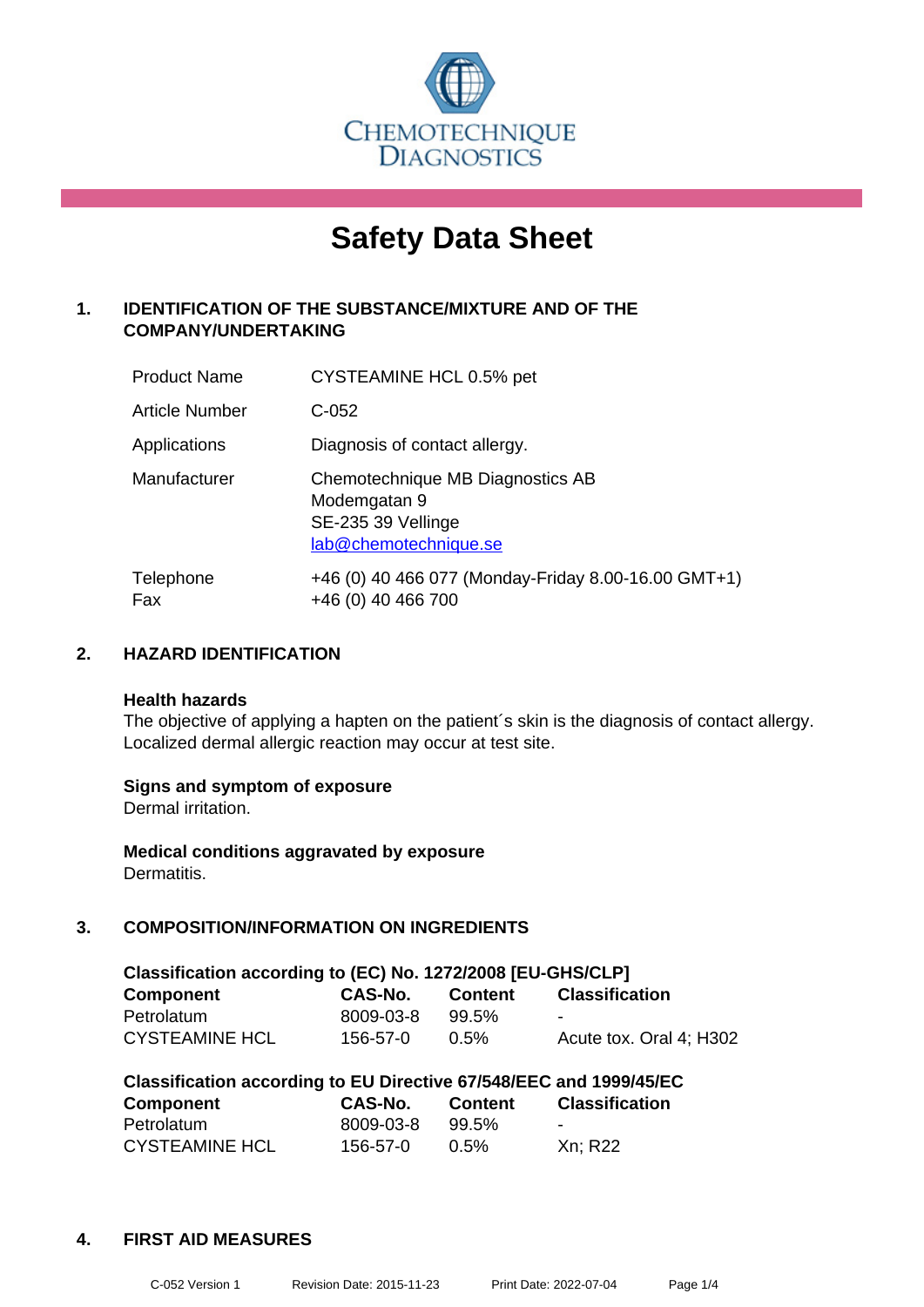#### **Emergency and first aid procedures**

Obtain medical attention.

# **5. FIRE-FIGHTING MEASURES\***

## **Suitable extinguish media**

CO2, powder or water spray. Fight larger fires with water spray or alcohol resistant foam.

## **For safety reasons unsuitable extinguishing agents** Water with full jet.

**Special protective equipment for fire-fighters** Wear self-contained respiratory protective device. Wear fully protective suit.

\*Data is shown for petrolatum only

# **6. ACCIDENTAL RELEASES MEASURES**

**Steps to be taken if material is released or spilled** Contain and place in a closed container.

# **7. HANDLING AND STORAGE**

**Precautions to be taken in handling and storage** Store dark at 5-8°C. Avoid extended exposure to light. FOR EXTERNAL USE ONLY.

# **8. EXPOSURE CONTROLS/PERSONAL PROTECTION**

**Respiratory protection** Not required.

**Ventilation** Local exhaust.

**Protective gloves** Disposal gloves.

## **Eye protection**

Not required with normal use.

## **Work/Hygienic practices**

Wash hands after each use.

# **9. PHYSICAL AND CHEMICAL PROPERTIES**

Appearance Ivory White Semi Solid Odour **Odourless** 

Melting point\* 50-55° C Flash point\* >100°C Self ignition\* Product does not self ignite.

Boiling point\* No data available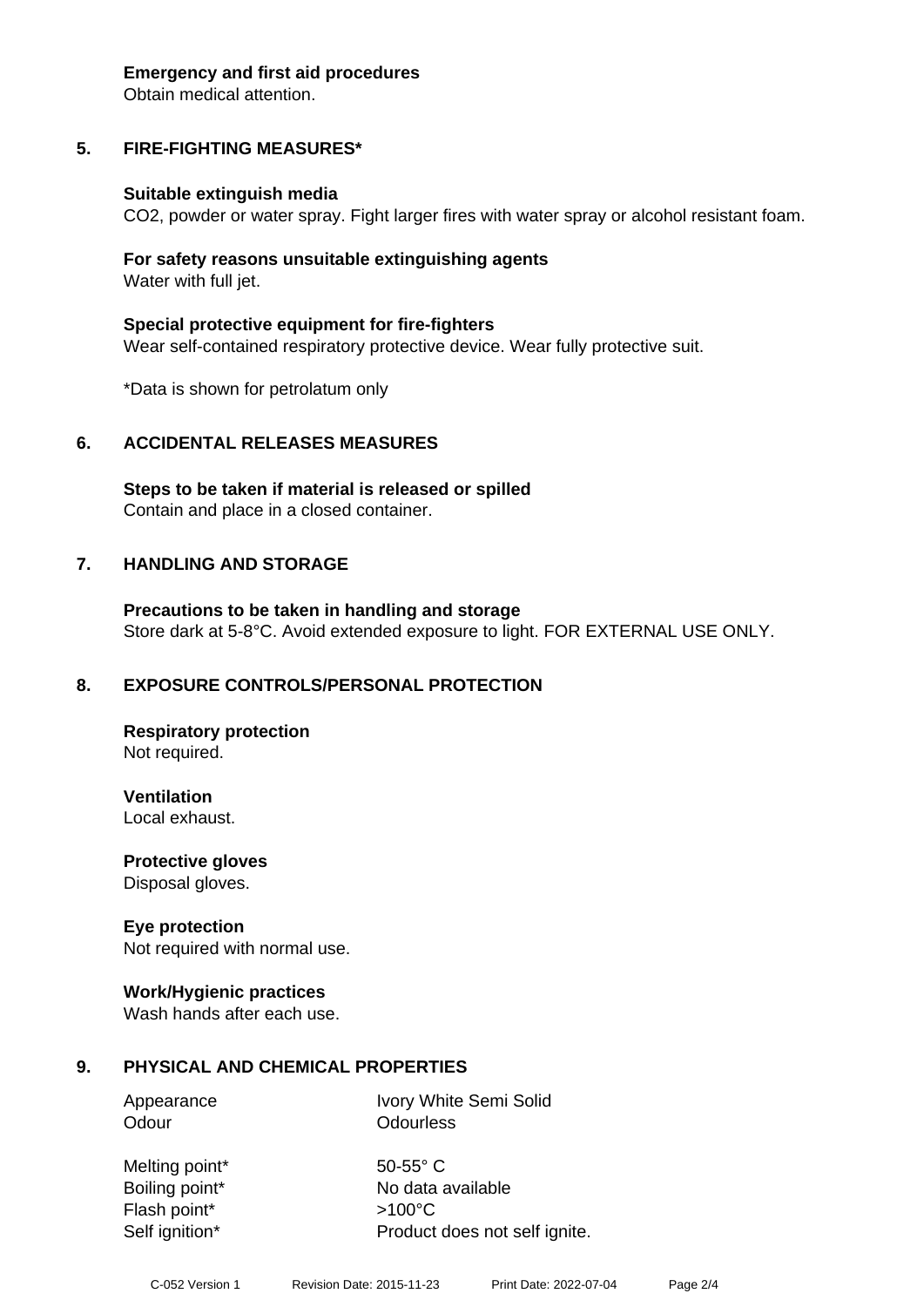Density\* No data available. Solubility in/Miscibility with Water\*

Danger of explosion\* Product does not present an explosion hazard. Insoluble

\*Data is shown for petrolatum only

## **10. STABILITY AND REACTIVITY**

#### **Incompability**

May react with strong oxidizing agents.

## **Stability**

Stable at recommended storage conditions.

## **Hazardous byproducts**

Combustion may generate CO, CO2 and other oxides.

# **Hazardous polymerization**

Will not occur.

## **11. TOXICOLOGICAL INFORMATION**

No data available.

## **12. ECOLOGICAL INFORMATION**

No data available.

## **13. DISPOSAL CONSIDERATIONS**

**Waste disposal method** Comply with federal, state/provincial and local regulation.

## **14. TRANSPORT INFORMATION**

Not dangerous goods.

## **15. REGULATORY INFORMATION**

The classification is according to the latest editions of the EU lists, and extended by company and literature data.

## **16. OTHER INFORMATION**

## **Text of H-statements and R-phrases mentioned in Section 3**

| Acute tox. Oral 4 | Acute toxicity, Oral (Category 4) |
|-------------------|-----------------------------------|
| H302              | Harmful if swallowed.             |
| -Xn               | Harmful                           |
| R <sub>22</sub>   | Harmful if swallowed              |